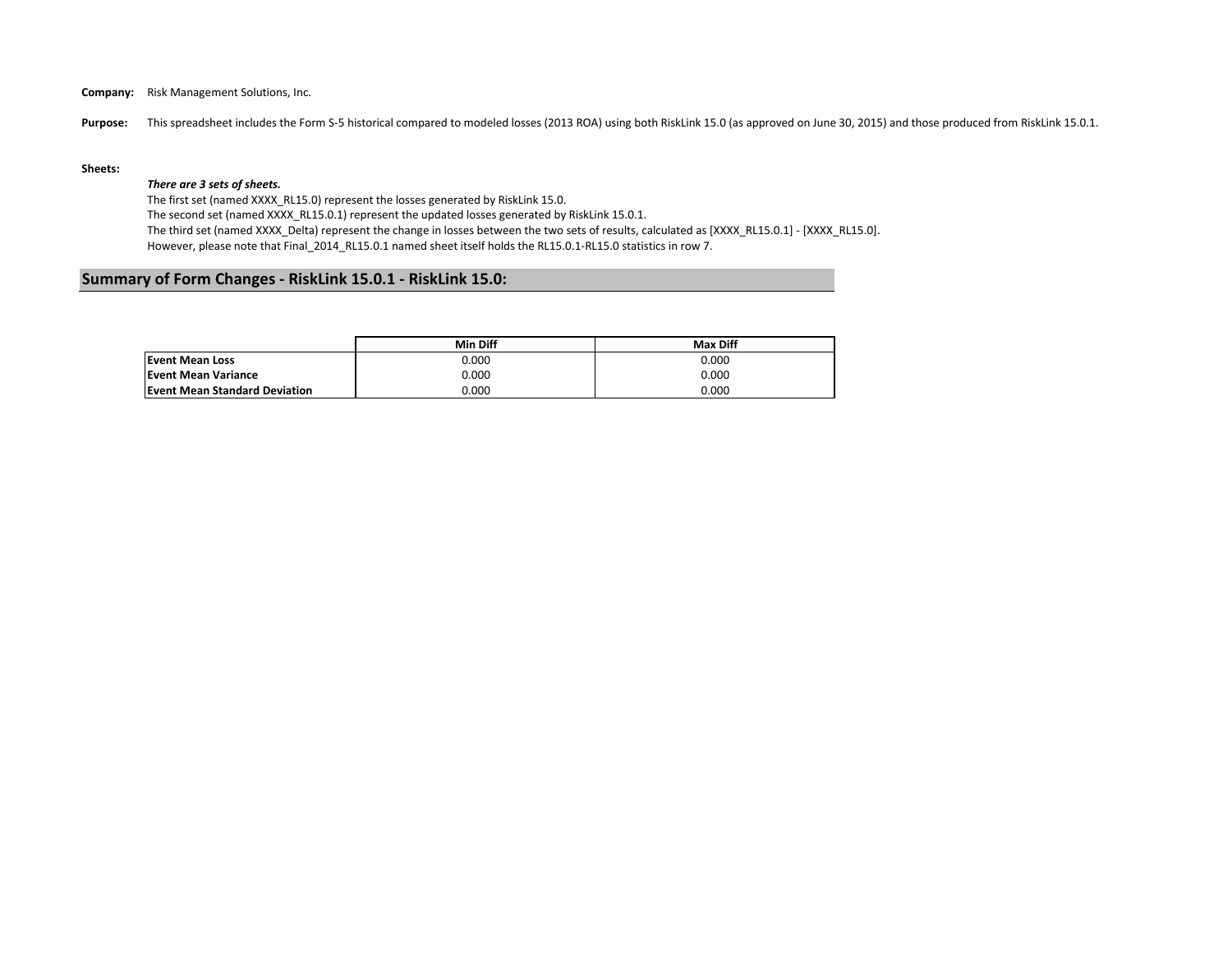### **2007 FHCF Output from FormS5.sql 2012 FHCF Output from FormS5.sql**

| count                             |                  |
|-----------------------------------|------------------|
| average sev.                      |                  |
| variance of sev.                  |                  |
| Stdev of Agg.                     | ٠                |
| <b>Historical AAL</b>             |                  |
| StDev of AAI                      | ٠                |
| CV of AAI                         |                  |
|                                   |                  |
| <b>Stochastic AAL</b>             | (0)              |
| Historic - Stochastic             | 0                |
| # Std. Dev.'s Difference          | 0.00             |
| Normal CDF                        | 0.0%             |
|                                   |                  |
| Confidence interval on difference |                  |
| 0.025                             | $\overline{0}$   |
| 0.975                             | $\overline{0}$   |
|                                   |                  |
|                                   |                  |
|                                   |                  |
|                                   | <b>2012 FHCF</b> |
| # years                           | $\overline{0}$   |
| count                             |                  |
| average sev.                      |                  |
| variance of sev.                  |                  |
| Stdev of Agg.                     |                  |
| <b>Historical AAL</b>             |                  |
| StDev of AAI                      |                  |
| CV of AAI                         |                  |
|                                   |                  |
| <b>Stochastic AAL</b>             | (0)              |
| Historic - Stochastic             | 0                |
| # Std. Dev.'s Difference          |                  |
|                                   | 0.00             |
| Normal CDF                        | 0.0%             |
| Confidence interval on difference |                  |
| 2.5%                              | 0                |

| <b>2007 FHCF</b>                               |                |              |                            |              |              |              |              |                            |              |              |              |
|------------------------------------------------|----------------|--------------|----------------------------|--------------|--------------|--------------|--------------|----------------------------|--------------|--------------|--------------|
| # years                                        |                | SOURCEID     | $\sf ID$                   | PERSPVALUE   | Variance     | Stddev       | SOURCEID     | $\sf ID$                   | PERSPVALUE   | Variance     | Stddev       |
| count                                          |                | 1024         | TRUE                       | 0.00         | 0.00         | 0.00         | 1024         | <b>TRUE</b>                | 0.00         | 0.00         | 0.00         |
| average sev.                                   |                | 1060         | <b>TRUE</b>                | 0.00         | 0.00         | 0.00         | 1060         | <b>TRUE</b>                | 0.00         | 0.00         | 0.00         |
| variance of sev.<br>Stdev of Agg               |                | 1062<br>1116 | TRUF<br><b>TRUE</b>        | 0.00<br>0.00 | 0.00<br>0.00 | 0.00<br>0.00 | 1062<br>1116 | TRUF<br><b>TRUE</b>        | 0.00<br>0.00 | 0.00<br>0.00 | 0.00<br>0.00 |
| <b>Historical AAL</b>                          |                | 1122         | TRUE                       | 0.00         | 0.00         | 0.00         | 1122         | TRUE                       | 0.00         | 0.00         | 0.00         |
| StDev of AAL                                   |                | 1135         | TRUE                       | 0.00         | 0.00         | 0.00         | 1135         | TRUE                       | 0.00         | 0.00         | 0.00         |
| CV of AAL                                      |                | 1182         | TRUE                       | 0.00         | 0.00         | 0.00         | 1182         | <b>TRUE</b>                | 0.00         | 0.00         | 0.00         |
| <b>Stochastic AAL</b>                          | (0)            | 1207<br>1217 | TRUE<br>TRUE               | 0.00<br>0.00 | 0.00<br>0.00 | 0.00<br>0.00 | 1207<br>1217 | <b>TRUE</b><br><b>TRUE</b> | 0.00<br>0.00 | 0.00<br>0.00 | 0.00<br>0.00 |
| Historic - Stochastic                          | $\circ$        | 1239         | TRUE                       | 0.00         | 0.00         | 0.00         | 1239         | TRUE                       | 0.00         | 0.00         | 0.00         |
| # Std. Dev.'s Difference                       | 0.00           | 1247         | TRUE                       | 0.00         | 0.00         | 0.00         | 1247         | TRUE                       | 0.00         | 0.00         | 0.00         |
| Normal CDF                                     | 0.0%           | 1249         | TRUE                       | 0.00         | 0.00         | 0.00         | 1249         | TRUE                       | 0.00         | 0.00         | 0.00         |
| Confidence interval on difference              |                | 1260<br>1262 | TRUE<br>TRUF               | 0.00<br>0.00 | 0.00<br>0.00 | 0.00<br>0.00 | 1260<br>1262 | <b>TRUE</b><br>TRUF        | 0.00<br>0.00 | 0.00<br>0.00 | 0.00<br>0.00 |
|                                                | $\overline{0}$ | 1265         | <b>TRUE</b>                | 0.00         | 0.00         | 0.00         | 1265         | <b>TRUE</b>                | 0.00         | 0.00         | 0.00         |
| $\frac{0.025}{0.975}$                          |                | 1275         | TRUE                       | 0.00         | 0.00         | 0.00         | 1275         | <b>TRUE</b>                | 0.00         | 0.00         | 0.00         |
|                                                |                | 1296         | TRUE                       | 0.00         | 0.00         | 0.00         | 1296         | TRUE                       | 0.00         | 0.00         | 0.00         |
|                                                |                | 1329         | TRUE                       | 0.00         | 0.00         | 0.00         | 1329         | TRUE                       | 0.00         | 0.00         | 0.00         |
| <b>2012 FHCF</b><br># vears                    |                | 1332<br>1335 | TRUE<br><b>TRUE</b>        | 0.00<br>0.00 | 0.00<br>0.00 | 0.00<br>0.00 | 1332<br>1335 | TRUE<br><b>TRUE</b>        | 0.00<br>0.00 | 0.00<br>0.00 | 0.00<br>0.00 |
| count                                          |                | 1336         | TRUF                       | 0.00         | 0.00         | 0.00         | 1336         | TRUF                       | 0.00         | 0.00         | 0.00         |
| average sev.                                   |                | 1345         | <b>TRUE</b>                | 0.00         | 0.00         | 0.00         | 1345         | TRUF                       | 0.00         | 0.00         | 0.00         |
| variance of sev.                               |                | 1352         | TRUE                       | 0.00         | 0.00         | 0.00         | 1352         | <b>TRUE</b>                | 0.00         | 0.00         | 0.00         |
| Stdev of Agg.<br><b>Historical AAL</b>         |                | 1358<br>1363 | TRUE<br>TRUE               | 0.00<br>0.00 | 0.00<br>0.00 | 0.00<br>0.00 | 1358<br>1363 | TRUE<br>TRUE               | 0.00<br>0.00 | 0.00<br>0.00 | 0.00<br>0.00 |
| StDev of AAL                                   |                | 1403         | TRUE                       | 0.00         | 0.00         | 0.00         | 1403         | <b>TRUE</b>                | 0.00         | 0.00         | 0.00         |
| CV of AAL                                      |                | 371          | TRUF                       | 0.00         | 0.00         | 0.00         | 371          | TRUF                       | 0.00         | 0.00         | 0.00         |
|                                                |                | 381          | TRUE                       | 0.00         | 0.00         | 0.00         | 381          | <b>TRUE</b>                | 0.00         | 0.00         | 0.00         |
| <b>Stochastic AAL</b><br>Historic - Stochastic | (0)<br>$\,0\,$ | 397<br>407   | <b>TRUE</b><br>TRUE        | 0.00<br>0.00 | 0.00<br>0.00 | 0.00<br>0.00 | 397<br>407   | <b>TRUE</b><br>TRUE        | 0.00<br>0.00 | 0.00<br>0.00 | 0.00<br>0.00 |
| # Std. Dev.'s Difference                       | 0.00           | 416          | TRUE                       | 0.00         | 0.00         | 0.00         | 416          | <b>TRUE</b>                | 0.00         | 0.00         | 0.00         |
| Normal CDF                                     | 0.0%           | 420          | TRUF                       | 0.00         | 0.00         | 0.00         | 420          | TRUF                       | 0.00         | 0.00         | 0.00         |
|                                                |                | 422          | TRUE                       | 0.00         | 0.00         | 0.00         | 422          | <b>TRUE</b>                | 0.00         | 0.00         | 0.00         |
| Confidence interval on difference<br>2.5%      | $\overline{0}$ | 450<br>456   | TRUE<br>TRUE               | 0.00<br>0.00 | 0.00<br>0.00 | 0.00<br>0.00 | 450<br>456   | <b>TRUE</b><br>TRUE        | 0.00<br>0.00 | 0.00<br>0.00 | 0.00<br>0.00 |
| 97.5%                                          |                | 458          | TRUE                       | 0.00         | 0.00         | 0.00         | 458          | <b>TRUE</b>                | 0.00         | 0.00         | 0.00         |
|                                                |                | 459          | <b>TRUE</b>                | 0.00         | 0.00         | 0.00         | 459          | <b>TRUE</b>                | 0.00         | 0.00         | 0.00         |
|                                                |                | 466          | TRUE                       | 0.00         | 0.00         | 0.00         | 466          | <b>TRUE</b>                | 0.00         | 0.00         | 0.00         |
|                                                |                | 477<br>478   | <b>TRUE</b><br>TRUE        | 0.00<br>0.00 | 0.00<br>0.00 | 0.00<br>0.00 | 477<br>478   | TRUF<br>TRUE               | 0.00<br>0.00 | 0.00<br>0.00 | 0.00<br>0.00 |
|                                                |                | 480          | TRUE                       | 0.00         | 0.00         | 0.00         | 480          | TRUE                       | 0.00         | 0.00         | 0.00         |
|                                                |                | 484          | <b>TRUE</b>                | 0.00         | 0.00         | 0.00         | 484          | <b>TRUE</b>                | 0.00         | 0.00         | 0.00         |
|                                                |                | 496          | TRUF                       | 0.00         | 0.00         | 0.00         | 496          | TRUF                       | 0.00         | 0.00         | 0.00         |
|                                                |                | 501<br>509   | <b>TRUE</b><br>TRUE        | 0.00<br>0.00 | 0.00<br>0.00 | 0.00<br>0.00 | 501<br>509   | TRUF<br><b>TRUE</b>        | 0.00<br>0.00 | 0.00<br>0.00 | 0.00<br>0.00 |
|                                                |                | 523          | TRUE                       | 0.00         | 0.00         | 0.00         | 523          | TRUE                       | 0.00         | 0.00         | 0.00         |
|                                                |                | 535          | TRUE                       | 0.00         | 0.00         | 0.00         | 535          | TRUE                       | 0.00         | 0.00         | 0.00         |
|                                                |                | 543          | TRUE                       | 0.00         | 0.00         | 0.00         | 543          | <b>TRUE</b>                | 0.00         | 0.00         | 0.00         |
|                                                |                | 548<br>554   | <b>TRUE</b><br><b>TRUE</b> | 0.00<br>0.00 | 0.00<br>0.00 | 0.00<br>0.00 | 548<br>554   | <b>TRUE</b><br>TRUF        | 0.00<br>0.00 | 0.00<br>0.00 | 0.00<br>0.00 |
|                                                |                | 559          | <b>TRUE</b>                | 0.00         | 0.00         | 0.00         | 559          | TRUF                       | 0.00         | 0.00         | 0.00         |
|                                                |                | 563          | TRUE                       | 0.00         | 0.00         | 0.00         | 563          | TRUE                       | 0.00         | 0.00         | 0.00         |
|                                                |                | 572          | <b>TRUE</b>                | 0.00         | 0.00         | 0.00         | 572          | <b>TRUE</b>                | 0.00         | 0.00         | 0.00         |
|                                                |                | 575<br>579   | TRUF<br><b>TRUE</b>        | 0.00<br>0.00 | 0.00<br>0.00 | 0.00<br>0.00 | 575<br>579   | TRUF<br><b>TRUE</b>        | 0.00<br>0.00 | 0.00<br>0.00 | 0.00<br>0.00 |
|                                                |                | 594          | TRUE                       | 0.00         | 0.00         | 0.00         | 594          | <b>TRUE</b>                | 0.00         | 0.00         | 0.00         |
|                                                |                | 607          | TRUE                       | 0.00         | 0.00         | 0.00         | 607          | <b>TRUE</b>                | 0.00         | 0.00         | 0.00         |
|                                                |                | 614          | TRUE                       | 0.00         | 0.00         | 0.00         | 614          | <b>TRUE</b>                | 0.00         | 0.00         | 0.00         |
|                                                |                | 620<br>636   | <b>TRUE</b><br>TRUE        | 0.00<br>0.00 | 0.00<br>0.00 | 0.00<br>0.00 | 620<br>636   | <b>TRUE</b><br><b>TRUE</b> | 0.00<br>0.00 | 0.00<br>0.00 | 0.00<br>0.00 |
|                                                |                | 638          | TRUF                       | 0.00         | 0.00         | 0.00         | 638          | TRUF                       | 0.00         | 0.00         | 0.00         |
|                                                |                | 640          | TRUE                       | 0.00         | 0.00         | 0.00         | 640          | <b>TRUE</b>                | 0.00         | 0.00         | 0.00         |
|                                                |                | 645<br>675   | TRUE                       | 0.00         | 0.00         | 0.00         | 645          | TRUE<br><b>TRUE</b>        | 0.00         | 0.00         | 0.00         |
|                                                |                | 691          | TRUE<br>TRUF               | 0.00<br>0.00 | 0.00<br>0.00 | 0.00<br>0.00 | 675<br>691   | TRUF                       | 0.00<br>0.00 | 0.00<br>0.00 | 0.00<br>0.00 |
|                                                |                | 723          | <b>TRUE</b>                | 0.00         | 0.00         | 0.00         | 723          | TRUF                       | 0.00         | 0.00         | 0.00         |
|                                                |                | 724          | <b>TRUE</b>                | 0.00         | 0.00         | 0.00         | 724          | <b>TRUE</b>                | 0.00         | 0.00         | 0.00         |
|                                                |                | 732          | TRUE                       | 0.00         | 0.00         | 0.00         | 732          | TRUE                       | 0.00         | 0.00         | 0.00         |
|                                                |                | 739<br>744   | TRUE<br><b>TRUE</b>        | 0.00<br>0.00 | 0.00<br>0.00 | 0.00<br>0.00 | 739<br>744   | TRUE<br><b>TRUE</b>        | 0.00<br>0.00 | 0.00<br>0.00 | 0.00<br>0.00 |
|                                                |                | 748          | <b>TRUE</b>                | 0.00         | 0.00         | 0.00         | 748          | <b>TRUE</b>                | 0.00         | 0.00         | 0.00         |
|                                                |                | 756          | TRUF                       | 0.00         | 0.00         | 0.00         | 756          | TRUF                       | 0.00         | 0.00         | 0.00         |
|                                                |                | 757          | <b>TRUE</b>                | 0.00         | 0.00         | 0.00         | 757          | TRUF                       | 0.00         | 0.00         | 0.00         |
|                                                |                | 760<br>773   | TRUE<br><b>TRUE</b>        | 0.00<br>0.00 | 0.00<br>0.00 | 0.00<br>0.00 | 760<br>773   | TRUE<br><b>TRUE</b>        | 0.00<br>0.00 | 0.00<br>0.00 | 0.00<br>0.00 |
|                                                |                | 776          | TRUE                       | 0.00         | 0.00         | 0.00         | 776          | TRUE                       | 0.00         | 0.00         | 0.00         |
|                                                |                | 782          | <b>TRUE</b>                | 0.00         | 0.00         | 0.00         | 782          | <b>TRUE</b>                | 0.00         | 0.00         | 0.00         |
|                                                |                | 801          | TRUE                       | 0.00         | 0.00         | 0.00         | 801          | <b>TRUE</b>                | 0.00         | 0.00         | 0.00         |
|                                                |                | 809<br>845   | TRUE<br>TRUE               | 0.00<br>0.00 | 0.00<br>0.00 | 0.00<br>0.00 | 809<br>845   | TRUE<br>TRUE               | 0.00<br>0.00 | 0.00<br>0.00 | 0.00<br>0.00 |
|                                                |                | 880          | TRUE                       | 0.00         | 0.00         | 0.00         | 880          | TRUE                       | 0.00         | 0.00         | 0.00         |
|                                                |                | 912          | TRUE                       | 0.00         | 0.00         | 0.00         | 912          | TRUE                       | 0.00         | 0.00         | 0.00         |
|                                                |                | 913          | TRUF                       | 0.00         | 0.00         | 0.00         | 913          | TRUF                       | 0.00         | 0.00         | 0.00         |
|                                                |                | 917<br>918   | <b>TRUE</b><br>TRUE        | 0.00<br>0.00 | 0.00<br>0.00 | 0.00<br>0.00 | 917<br>918   | TRUF<br>TRUE               | 0.00<br>0.00 | 0.00<br>0.00 | 0.00<br>0.00 |
|                                                |                | 922          | <b>TRUE</b>                | 0.00         | 0.00         | 0.00         | 922          | <b>TRUE</b>                | 0.00         | 0.00         | 0.00         |
|                                                |                | 926          | <b>TRUE</b>                | 0.00         | 0.00         | 0.00         | 926          | TRUE                       | 0.00         | 0.00         | 0.00         |
|                                                |                | 934<br>945   | <b>TRUE</b><br>TRUF        | 0.00<br>0.00 | 0.00<br>0.00 | 0.00<br>0.00 | 934<br>945   | <b>TRUE</b><br>TRUF        | 0.00<br>0.00 | 0.00<br>0.00 | 0.00<br>0.00 |
|                                                |                | 952          | <b>TRUE</b>                | 0.00         | 0.00         | 0.00         | 952          | TRUE                       | 0.00         | 0.00         | 0.00         |
|                                                |                | 995          | TRUE                       | 0.00         | 0.00         | 0.00         | 995          | <b>TRUE</b>                | 0.00         | 0.00         | 0.00         |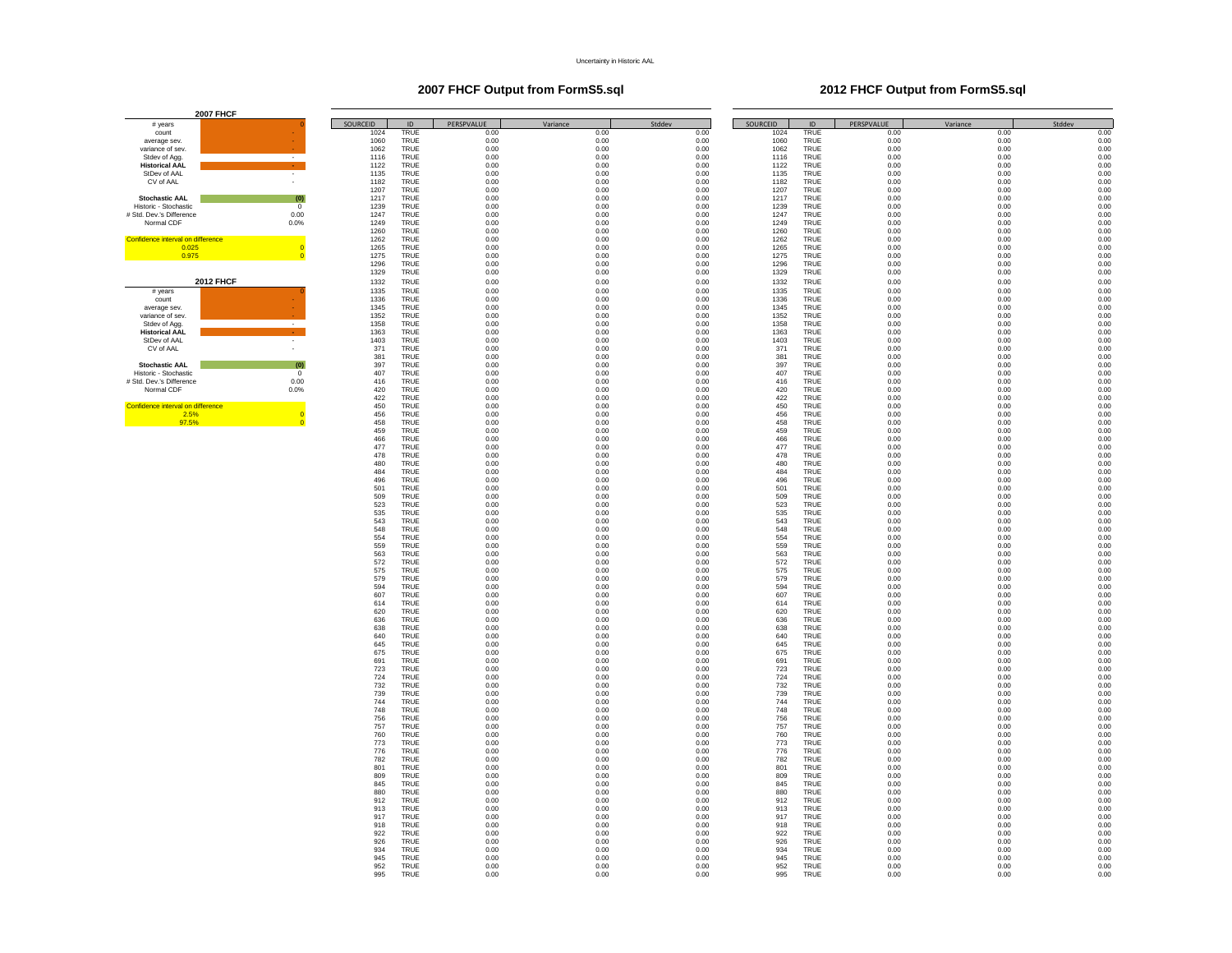## Billion Dollars

## **2007 FHCF Data**

| Time Period - 2007                                                                    | <b>Historical Hurricanes</b> | Produced by Model | Ratio Mod / Hist |               |
|---------------------------------------------------------------------------------------|------------------------------|-------------------|------------------|---------------|
| <b>FHCF Exposure Data</b>                                                             |                              |                   |                  |               |
| <b>Current Year</b>                                                                   | \$3.03                       | \$3.94            | 1.30             | <b>RL1501</b> |
| <b>Current Year Earlier</b><br>Submission                                             | \$3.03                       | \$3.94            | 1.30             | <b>RL15</b>   |
| Percentage Change<br>Current Year/<br><b>Current Year Earlier</b><br>Submission       | 0.00%                        | $0.00\%$          |                  |               |
| Second Previously<br><b>Accepted Submission</b>                                       | \$3.08                       | \$4.12            | 1.34             | <b>RL13</b>   |
| Percentage Change<br>Current Year/<br>Second Previously<br><b>Accepted Submission</b> | $-1.64%$                     | $-4.52%$          |                  |               |

|  |  | .nı |
|--|--|-----|
|--|--|-----|

# Billion Dollars

## **2012 FHCF Data**

| Time Period - 2012         | <b>Historical Hurricanes</b> | Produced by Model | Ratio Mod / Hist |               |
|----------------------------|------------------------------|-------------------|------------------|---------------|
| <b>FHCF Exposure Data</b>  |                              |                   |                  |               |
| <b>Current Year</b>        | \$2.96                       | \$3.84            | 1.30             | <b>RL1501</b> |
| Previous Year              |                              |                   |                  |               |
| Percentage Change          |                              |                   |                  |               |
| Current Year/              |                              |                   |                  |               |
| Previous Year              |                              |                   |                  |               |
| Second Previously          |                              |                   |                  |               |
| <b>Accepted Submission</b> |                              |                   |                  |               |
| Percentage Change          |                              |                   |                  |               |
| Current Year/              |                              |                   |                  |               |
| Second Previously          |                              |                   |                  |               |
| <b>Accepted Submission</b> |                              |                   |                  |               |

| $\sim$   |                              |
|----------|------------------------------|
| 95%<br>◡ | $\sim$<br>$\sim$<br>. ა∪. ∪∠ |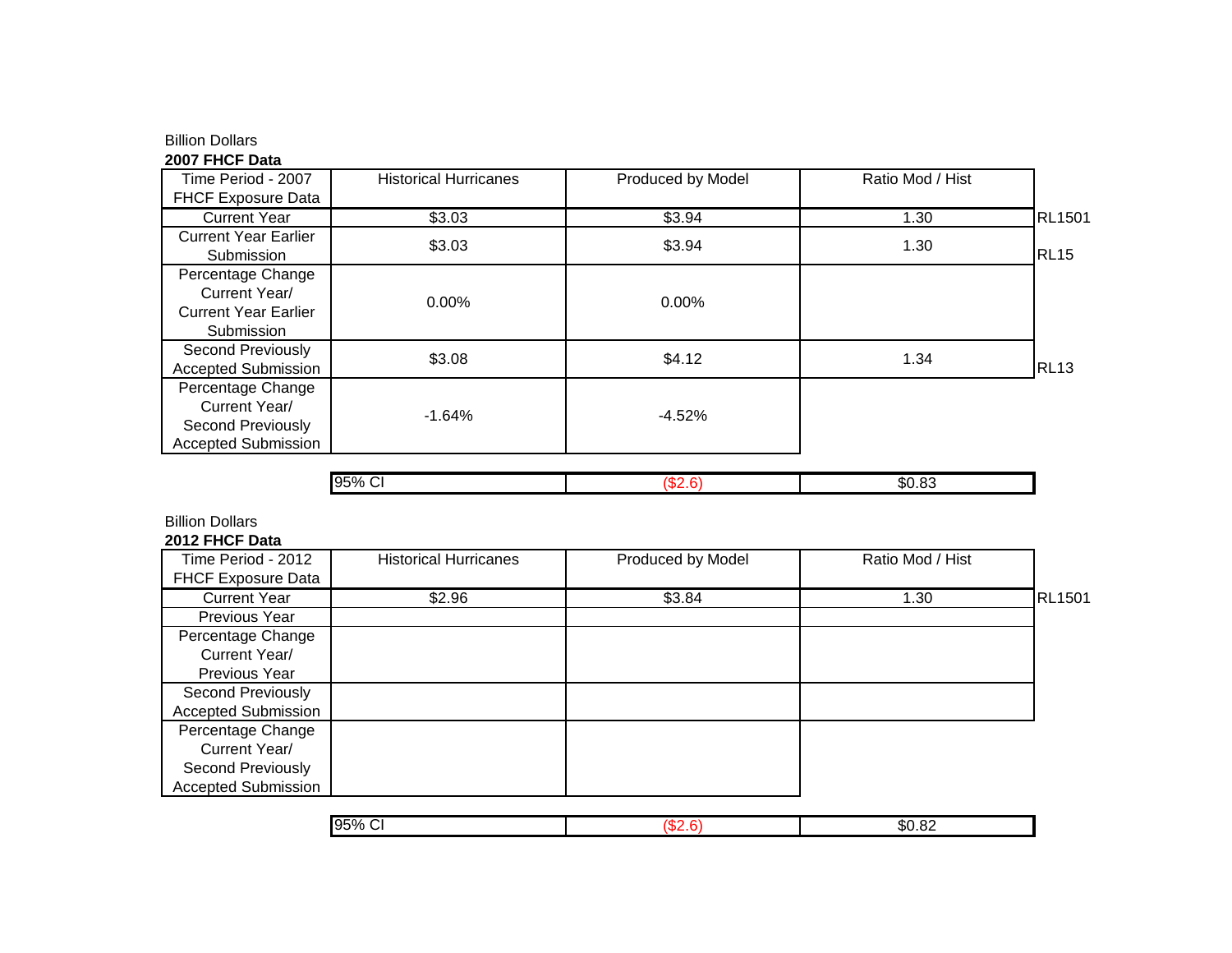### **2007 FHCF Output from FormS5.sql 2012 FHCF Output from FormS5.sql**

|                                   | <b>2007 FHCF</b>          |             |                    |                            |                            |                            |             |                    |                           |                            |                           |
|-----------------------------------|---------------------------|-------------|--------------------|----------------------------|----------------------------|----------------------------|-------------|--------------------|---------------------------|----------------------------|---------------------------|
| # years                           | 113                       | SOURCEID    | ID                 | PERSPVALUE                 | Variance                   | Stddev                     | SOURCEID    | ID                 | PERSPVALUE                | Variance                   | Stddev                    |
| count                             |                           | 1024        | 2848024            | 1354402615                 | 3.06E+17                   | 552832701.6                | 1024        | 2848024            | 1245275436                | 2.51E+17                   | 500822083.2               |
| average sev.                      | 3,763,447,407             | 1060        | 2848060            | 496918713.2                | $4.04E + 17$               | 635444467.3                | 1060        | 2848060            | 478420967.5               | 3.82E+17                   | 618059562.4               |
| variance of sev.                  | 95.809.935.974.140.600.00 | 1062        | 2848062            | 297574671.7                | $5.86E + 16$               | 242139128                  | 1062        | 2848062            | 302825058.1               | $6.02E + 16$               | 245353903.6               |
| Stdey of Agg.                     | 9.410.776.154             | 1116        | 2848116            | 472503960.7                | 2.58F+17                   | 507483972.5                | 1116        | 2848116            | 470374272.3               | $2.56F+17$                 | 506288105                 |
| <b>Historical AAL</b>             | 3.030.740.832             | 1122        | 2848122            | 171120257.2                | 2.66F+16                   | 163208562                  | 1122        | 2848122            | 173591289.3               | 2.77E+16                   | 166406040.7               |
| StDev of AAL                      | 885.291.352               | 1135        | 2848135            | 20811324.81                | 8.00E+14                   | 28277014.13                | 1135        | 2848135            | 19544269.76               | 7.38619E+14                | 27177540.72               |
| CV of AAL                         | 0.292                     | 1182        | 2848182            | 29275698996                | $3.90E + 19$               | 6243969439                 | 1182        | 2848182            | 29210572129               | 3.97E+19                   | 6304461685                |
|                                   |                           | 1207        | 2848207            | 613658050.4                | $4.42E+17$                 | 665157592.1                | 1207        | 2848207            | 618139330.5               | 4.43E+17                   | 665628001.9               |
| <b>Stochastic AAL</b>             | 3.935.964.157             | 1217        | 2848217            | 1307829746                 | $3.81F + 17$               | 617311234.6                | 1217        | 2848217            | 1329946202                | 3.84F+17                   | 619531484.2               |
| Historic - Stochastic             | (905, 223, 325)           | 1239        | 2848239            | 5359832.483                | $6.89E+13$                 | 8298875.274                | 1239        | 2848239            | 5260535.254               | 6.47096E+13                | 8044229.271               |
| # Std. Dev.'s Difference          | 1.02                      | 1247        | 2848247            | 154439307.                 | $3.18E + 16$               | 178275057.5                | 1247        | 2848247            | 148206522.2               | $2.97E+16$                 | 172439189.3               |
| Normal CDF                        | 84.7%                     | 1249        | 2848249            | 226003985.4                | $5.57E+16$                 | 236044407.3                | 1249        | 2848249            | 213366351                 | $5.26E + 16$               | 229383823.5               |
|                                   |                           | 1260        | 2848260            | 1099.622843                | 2.17E+07                   | 4658.914493                | 1260        | 2848260            | 136.5615473               | 1323604.624                | 1150.480171               |
| Confidence interval on difference |                           | 1262        | 2848262            | 27375402.63                | 1.70E+15                   | 41251543.88                | 1262        | 2848262            | 26054825.12               | $1.54E+15$                 | 39261273.76               |
| 0.025                             | $-2.640.362.490$          | 1265        | 2848265            | 569174848.5                | $6.57F + 17$               | 810463927.1                | 1265        | 2848265            | 551703582.5               | 6.23F+17                   | 789235452.3               |
| 0.975                             | 829,915,840               | 1275        | 2848275            | 5842533.369                | $8.55F + 13$               | 9246488.211                | 1275        | 2848275            | 5719362.974               | 8.17757E+13                | 9042992.449               |
|                                   |                           | 1296        | 2848296            | 3531137.478                | $3.15E + 13$               | 5610740.808                | 1296        | 2848296            | 3424447.215               | 3.02179E+13                | 5497082.55                |
|                                   |                           | 1329        | 2848329            | 7926025200                 | $1.08E + 19$               | 3284276395                 | 1329        | 2848329            | 7732699502                | 1.06E+19                   | 325235320                 |
|                                   | <b>2012 FHCF</b>          |             | 2848332            |                            |                            |                            |             |                    | 3555731102                |                            |                           |
|                                   |                           | 1332        | 2848335            | 3621594125                 | $1.30E + 19$               | 3602679716                 | 1332        | 2848332<br>2848335 | 1343836713                | $1.30E + 19$               | 3610046057                |
| # vears                           |                           | 1335        | 2848336            | 1328171511                 | $4.47E+17$                 | 668801628.8                | 1335        |                    |                           | 4.49E+17                   | 669792078.3               |
| count                             |                           | 1336        | 2848345            | 6664934876                 | $2.12E+19$                 | 4601092869                 | 1336        | 2848336            | 6526152566                | 2.14E+19                   | 4628946064                |
| average sev.                      | 3.674.219.515<br>5.900.00 | 1345        |                    | 533392668.2                | $1.43F + 17$               | 377749711.8                | 1345        | 2848345            | 552815765.1               | 1.48F+17                   | 384684071.3               |
| variance of sev.                  | 91,424,375,819,755        | 1352        | 2848352            | 800407806.4                | $2.72E+18$                 | 1648078949                 | 1352        | 2848352            | 773200596.8               | $2.60E+18$                 | 1613705919                |
| Stdev of Agg.                     | 9,192,199,513             | 1358        | 2848358            | 20726933.11                | 7.73E+14                   | 27795845.37                | 1358        | 2848358            | 19034802.45               | 6.78484E+14                | 26047731.85               |
| <b>Historical AAL</b>             | 2.958.884.742             | 1363        | 2848363            | 11325786421                | $3.68E + 19$               | 6069355086                 | 1363        | 2848363            | 10962350557               | 3.68E+19                   | 6068130468                |
| StDev of AAL                      | 864.729.391               | 1403<br>371 | 2848403<br>2847371 | 2772838.924                | $1.90E + 13$               | 4361896.227                | 1403<br>371 | 2848403            | 2591875.108               | 1.67949E+13                | 4098156.568               |
| CV of AAL                         | 0.292                     |             |                    | 64662710.47                | $9.21E + 15$               | 95978614.45                |             | 2847371            | 61534350.25               | 8.39E+15                   | 91607679.52               |
|                                   |                           | 381         | 2847381            | 28449267.74                | 1.79E+15                   | 42340121.73                | 381         | 2847381            | 28994705.02               | $1.85E + 15$               | 43066934.73               |
| <b>Stochastic AAL</b>             | 3,838,603,894             | 397         | 2847397            | 1269837561                 | $2.73E+18$                 | 1650832629                 | 397         | 2847397            | 1234271755                | $2.63E+18$                 | 1620404024                |
| Historic - Stochastic             | (879, 719, 152)           | 407         | 2847407            | 641604494.8                | 7.68E+17                   | 876145600.5                | 407         | 2847407            | 620709798.1               | 7.35E+17                   | 857081340                 |
| # Std. Dev.'s Difference          | 1.02                      | 416         | 2847416            | 258798500                  | $1.31E+17$                 | 362269102.3                | 416         | 2847416            | 251078618.7               | $1.25E+17$                 | 354045712                 |
| Normal CDF                        | 84.6%                     | 420         | 2847420            | 2247959393                 | 7.43F+17                   | 862191731.5                | 420         | 2847420            | 2300143449                | 7.50F+17                   | 865893148.1               |
|                                   |                           | 422         | 2847422            | 6767302790                 | $1.30E + 19$               | 3601455339                 | 422         | 2847422            | 6443381777                | $1.29E+19$                 | 3591589557                |
| Confidence interval on difference |                           | 450         | 2847450            | 135600743.5                | $1.51E+16$                 | 122731224.1                | 450         | 2847450            | 129813289.4               | $1.51E + 16$               | 122705553.1               |
| 2.5%                              | $-2,574,557,615$          | 456         | 2847456            | 12964447709                | $8.41E + 19$               | 9170200464                 | 456         | 2847456            | 12609710737               | 8.39E+19                   | 9161002013                |
| 97.5%                             | 815.119.310               | 458         | 2847458            | 93017480.23                | $8.21E+15$                 | 90596129.49                | 458         | 2847458            | 92944465.78               | 8.27E+15                   | 90962443.2                |
|                                   |                           | 459         | 2847459            | 24773304.67                | $1.40E + 15$               | 37426958.41                | 459         | 2847459            | 26301306.49               | 1.58E+15                   | 39756771.7                |
|                                   |                           | 466         | 2847466            | 67666013.11                | 7.85F+15                   | 88608758.43                | 466         | 2847466            | 69401862.66               | 8.24F+15                   | 90761875.87               |
|                                   |                           | 477         | 2847477            | 337438165.5                | 1.88E+17                   | 434035932.9                | 477         | 2847477            | 335060179.1               | $1.87E+17$                 | 432603092.2               |
|                                   |                           | 478         | 2847478            | 23521233.43                | $1.25E + 15$               | 35325477.31                | 478         | 2847478            | 21845873.52               | $1.09E + 15$               | 33010991.35               |
|                                   |                           | 480         | 2847480            | 84638307.14                | $6.98E + 15$               | 83525671.76                | 480         | 2847480            | 78910665.36               | $6.81E + 15$               | 82504099.78               |
|                                   |                           | 484         | 2847484            | 368651009.6                | $1.01E+17$                 | 318304592.2                | 484         | 2847484            | 372007816.8               | $1.02E+17$                 | 318594254.4               |
|                                   |                           | 496         | 2847496            | 961205171.6                | $2.30F + 17$               | 479583626.1                | 496         | 2847496            | 984979777.5               | 2.39F+17                   | 488433651.8               |
|                                   |                           | 501         | 2847501            | 1706951271                 | 8.10E+17                   | 899733164                  | 501         | 2847501            | 1675445813                | 7.80E+17                   | 882957815.2               |
|                                   |                           | 509         | 2847509            | 1975490.753                | $9.71E+12$                 | 3115627.671                | 509         | 2847509            | 1715091.514               | 7.50532E+12                | 2739583.04                |
|                                   |                           | 523         | 2847523            | 7674775640                 | $1.90E + 19$               | 4355597659                 | 523         | 2847523            | 7696375925                | $1.94E+19$                 | 4407132948                |
|                                   |                           | 535         | 2847535            | 23644450.71                | $1.28E + 15$               | 35720648.96                | 535         | 2847535            | 23887116.67               | $1.30E + 15$               | 35996436.96               |
|                                   |                           | 543         | 2847543            | 62909909.14                | $5.87E+15$                 | 76623989.49                | 543         | 2847543            | 60219017.87               | $5.61E+15$                 | 74911020.72               |
|                                   |                           | 548         | 2847548            | 801013946.9                | $1.15F + 18$               | 1070415155                 | 548         | 2847548            | 773907669.3               | $1.09F + 18$               | 1043942821                |
|                                   |                           | 554         | 2847554            | 2357540696                 | $5.19F + 18$               | 2277957440                 | 554         | 2847554            | 2336167228                | $5.23E+18$                 | 2286340405                |
|                                   |                           | 559         | 2847559            | 60894861989                | $3.65E + 20$               | 19103963997                | 559         | 2847559            | 58534006365               | 3.68E+20                   | 19178983015               |
|                                   |                           | 563         | 2847563            | 536573455.9                | $3.48E + 17$               | 589554776.7                | 563         | 2847563            | 519741982.1               | 3.36E+17                   | 579999861.7               |
|                                   |                           | 572         | 2847572            | 1878257891                 | $3.41F + 18$               | 1847016505                 | 572         | 2847572            | 1824345811                | $3.34F + 18$               | 1827872533                |
|                                   |                           | 575         | 2847575            | 41793894881                | $2.70F + 20$               | 16436177322                | 575         | 2847575            | 41162640505               | 2.75E+20                   | 16589491668               |
|                                   |                           | 579         | 2847579            | 1645003834                 | $3.06E + 18$               | 1749820236                 | 579         | 2847579            | 1585362117                | $2.94E+18$                 | 1715444342                |
|                                   |                           | 594         | 2847594            | 107827756.3                | $1.73E + 16$               | 131628477.4                | 594         | 2847594            | 108800239.6               | 1.76E+16                   | 132604240.5               |
|                                   |                           | 607         | 2847607            | 191773607.9                | 7.10E+16                   | 266539698.8                | 607         | 2847607            | 185509737                 | $6.76E + 16$               | 259926383.2               |
|                                   |                           | 614         | 2847614<br>2847620 | 4708612586<br>34751800.39  | $1.07E + 19$               | 3275222256                 | 614<br>620  | 2847614<br>2847620 | 4585798253<br>32700346.91 | 1.07E+19                   | 3273880098<br>43725265.09 |
|                                   |                           | 620         |                    |                            | $2.06F + 15$               | 45416922.96                |             |                    |                           | $1.91F+15$                 |                           |
|                                   |                           | 636         | 2847636            | 22527574028                | $5.15E+19$                 | 7175174245                 | 636         | 2847636            | 21567299635               | 5.09E+19                   | 7134288199                |
|                                   |                           | 638<br>640  | 2847638<br>2847640 | 480152661.4<br>1808201645  | $4.43E+17$<br>$4.03E + 18$ | 665432882.1<br>2006517064  | 638<br>640  | 2847638<br>2847640 | 463462592.6<br>1757752623 | $4.21E+17$<br>$3.90E + 18$ | 648683145.9<br>1973737563 |
|                                   |                           | 645         | 2847645            |                            | $1.98E+17$                 |                            |             | 2847645            |                           | $1.87E+17$                 | 432068489.7               |
|                                   |                           | 675         | 2847675            | 567063503.6<br>343975569.3 | $2.28E+17$                 | 444622625.7<br>477573463.2 | 645<br>675  | 2847675            | 551710636<br>338381850.5  | 2.24E+17                   | 472822619.3               |
|                                   |                           |             | 2847691            | 3042377644                 | $1.04F + 19$               | 3231419635                 |             | 2847691            | 2933850040                |                            |                           |
|                                   |                           | 691<br>723  | 2847723            | 16527806997                | $8.61E + 19$               | 9279314669                 | 691<br>723  | 2847723            | 16445312292               | $1.02E + 19$<br>8.81E+19   | 3193388361<br>9386260335  |
|                                   |                           |             |                    |                            |                            |                            |             |                    |                           |                            |                           |
|                                   |                           | 724<br>732  | 2847724<br>2847732 | 306271391.8<br>8447002239  | $1.66E+17$<br>$3.09E + 19$ | 407996841<br>5561694034    | 724<br>732  | 2847724<br>2847732 | 309264381.5<br>8337865535 | 1.71E+17<br>3.09E+19       | 413468077.4<br>5562245598 |
|                                   |                           | 739         | 2847739            | 966771468.2                | $1.25E+18$                 | 1119271241                 | 739         | 2847739            | 935803978                 | $1.20E + 18$               | 1095326127                |
|                                   |                           | 744         | 2847744            | 24102195290                | $9.38F + 19$               | 9685928187                 | 744         | 2847744            | 23262032845               | $9.33F + 19$               | 9658330817                |
|                                   |                           | 748         | 2847748            | 523126269.3                | 5.38F+17                   | 733534752                  | 748         | 2847748            | 507970805.1               | $5.11E+17$                 | 715176571.7               |
|                                   |                           | 756         | 2847756            | 2666465689                 | $6.99E + 18$               | 2644613026                 | 756         | 2847756            | 2569490684                | $6.79E + 18$               | 2604869212                |
|                                   |                           | 757         | 2847757            | 1449785220                 | $1.59E + 18$               | 1259800972                 | 757         | 2847757            | 1398456006                | $1.55E+18$                 | 1246312740                |
|                                   |                           | 760         | 2847760            | 11001505599                | $4.51E + 19$               | 6717441635                 | 760         | 2847760            | 10849996692               | $4.62E + 19$               | 6800311089                |
|                                   |                           | 773         | 2847773            | 72551261.23                | $9.13E + 15$               | 95526171.5                 | 773         | 2847773            | 74291969.05               | $9.52E + 15$               | 97585069.69               |
|                                   |                           | 776         | 2847776            | 6301526859                 | $1.75F + 19$               | 4177665822                 | 776         | 2847776            | 6313973890                | 1.79F+19                   | 4226004963                |
|                                   |                           | 782         | 2847782            | 4035215073                 | $1.38E + 19$               | 3714801343                 | 782         | 2847782            | 3893740180                | 1.38E+19                   | 3708241918                |
|                                   |                           | 801         | 2847801            | 3519269.077                | $3.09E + 13$               | 5561294.753                | 801         | 2847801            | 3395411.895               | 2.95137E+13                | 5432653.109               |
|                                   |                           | 809         | 2847809            | 382759956.4                | $1.37E + 17$               | 370754333.2                | 809         | 2847809            | 373356431.8               | $1.31E+17$                 | 362045311.1               |
|                                   |                           | 845         | 2847845            | 319962320.2                | $9.34F + 16$               | 305563661.2                | 845         | 2847845            | 317066705.8               | $9.02F + 16$               | 300408692.                |
|                                   |                           | 880         | 2847880            | 6907862706                 | $2.32F + 19$               | 4819943641                 | 880         | 2847880            | 6695737727                | $2.30F + 19$               | 4793461504                |
|                                   |                           | 912         | 2847912            | 3501917125                 | $8.35E+18$                 | 2889622307                 | 912         | 2847912            | 3337330610                | $8.24E + 18$               | 2870629904                |
|                                   |                           | 913         | 2847913            | 1011034029                 | $7.14E+17$                 | 845225752.3                | 913         | 2847913            | 1062185329                | 7.82E+17                   | 884249983.2               |
|                                   |                           | 917         | 2847917            | 719862.9247                | $1.44E+12$                 | 1198014.953                | 917         | 2847917            | 629030.7737               | 1.10526E+12                | 1051311.2                 |
|                                   |                           | 918         | 2847918            | 1212901192                 | $6.26E+17$                 | 791031896.1                | 918         | 2847918            | 1224478330                | 6.65E+17                   | 815308262.7               |
|                                   |                           | 922         | 2847922            | 4794353726                 | $1.27F + 19$               | 3566256780                 | 922         | 2847922            | 4629390847                | $1.25F + 19$               | 3533099709                |
|                                   |                           | 926         | 2847926            | 725715180.2                | $8.71E+17$                 | 933240783                  | 926         | 2847926            | 708514761.8               | 8.46F+17                   | 919792210                 |
|                                   |                           | 934         | 2847934            | 128086128.8                | $2.51E+16$                 | 158281395.8                | 934         | 2847934            | 123910032.6               | $2.43E+16$                 | 155861966                 |
|                                   |                           | 945         | 2847945            | 66271016.17                | 8.30E+15                   | 91117981.41                | 945         | 2847945            | 63372817.8                | 7.71E+15                   | 87785339.38               |
|                                   |                           | 952         | 2847952            | 259285328.2                | $1.30E + 17$               | 360754930.6                | 952         | 2847952            | 262185847                 | 1.34E+17                   | 366138465.6               |
|                                   |                           | 995         | 2847995            | 3755832.983                | 2.88F+13                   | 5367500.918                | 995         | 2847995            | 3213466.638               | 2.14328F+13                | 4629562.435               |
|                                   |                           |             |                    |                            |                            |                            |             |                    |                           |                            |                           |

| count                             | 91                         |
|-----------------------------------|----------------------------|
| average sev.                      | 3.763.447.407              |
| variance of sev.                  | 95,809,935,974,140,600,000 |
| Stdev of Agg.                     | 9,410,776,154              |
| <b>Historical AAL</b>             | 3.030.740.832              |
| StDev of AAI                      | 885,291,352                |
| CV of AAI                         | 0.292                      |
|                                   |                            |
| <b>Stochastic AAL</b>             | 3.935.964.157              |
| Historic - Stochastic             | (905.223.325)              |
| # Std. Dev.'s Difference          | 1.02                       |
| Normal CDF                        | 84.7%                      |
|                                   |                            |
| Confidence interval on difference |                            |
| 0.025                             | $-2.640.362.490$           |
| 0.975                             | 829.915.840                |
|                                   |                            |
|                                   | <b>2012 FHCF</b>           |
| # vears                           | 113                        |
| count                             | 91                         |
| average sev.                      | 3.674.219.515              |
| variance of sev.                  | 91,424,375,819,755,900,000 |
| Stdev of Agg.                     | 9,192,199,513              |
| <b>Historical AAL</b>             | 2.958.884.742              |
| StDev of AAL                      | 864.729.391                |
| CV of AAL                         | 0.292                      |
|                                   |                            |
| <b>Stochastic AAL</b>             | 3.838.603.894              |
| Historic - Stochastic             | (879,719,152)              |
| # Std. Dev.'s Difference          | 1.02                       |
| Normal CDF                        | 84.6%                      |
|                                   |                            |
|                                   |                            |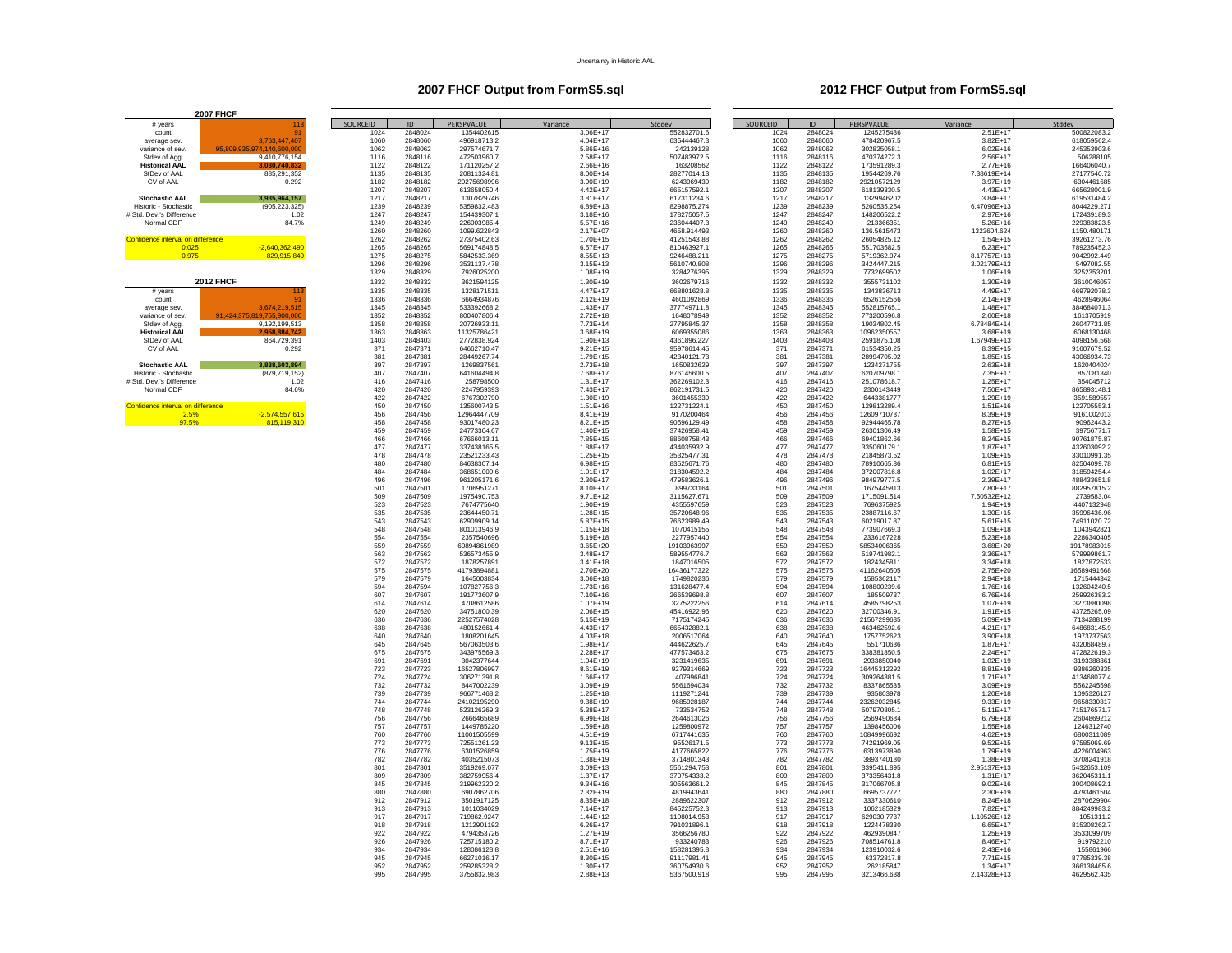# Billion Dollars

## **2007 FHCF Data**

| Time Period - 2007         | <b>Historical Hurricanes</b> | Produced by Model | Ratio Mod / Hist |             |
|----------------------------|------------------------------|-------------------|------------------|-------------|
| <b>FHCF Exposure Data</b>  |                              |                   |                  |             |
| <b>Current Year</b>        | \$3.03                       | \$3.94            | 1.30             | <b>RL15</b> |
| Previous Year              | \$3.08                       | \$4.12            | 1.34             | <b>RL13</b> |
| Percentage Change          |                              |                   |                  |             |
| Current Year/              | $-1.64%$                     | $-4.52%$          |                  |             |
| Previous Year              |                              |                   |                  |             |
| Second Previously          | \$3.20                       | \$4.17            | 1.30             |             |
| <b>Accepted Submission</b> |                              |                   |                  | <b>RL11</b> |
| Percentage Change          |                              |                   |                  |             |
| Current Year/              | $-5.38\%$                    | $-5.68%$          |                  |             |
| Second Previously          |                              |                   |                  |             |
| <b>Accepted Submission</b> |                              |                   |                  |             |

|  | ות.<br>___ |
|--|------------|
|  |            |

Billion Dollars

**2012 FHCF Data**

| Time Period - 2012         | <b>Historical Hurricanes</b> | Produced by Model | Ratio Mod / Hist |             |
|----------------------------|------------------------------|-------------------|------------------|-------------|
| <b>FHCF Exposure Data</b>  |                              |                   |                  |             |
| <b>Current Year</b>        | \$2.96                       | \$3.84            | 1.30             | <b>RL15</b> |
| Previous Year              |                              |                   |                  |             |
| Percentage Change          |                              |                   |                  |             |
| Current Year/              |                              |                   |                  |             |
| Previous Year              |                              |                   |                  |             |
| Second Previously          |                              |                   |                  |             |
| <b>Accepted Submission</b> |                              |                   |                  |             |
| Percentage Change          |                              |                   |                  |             |
| Current Year/              |                              |                   |                  |             |
| Second Previously          |                              |                   |                  |             |
| <b>Accepted Submission</b> |                              |                   |                  |             |

| 95%<br>- - -<br>. . | т.<br>$\sim$<br>.DU<br>.uz<br>___ |
|---------------------|-----------------------------------|
|                     |                                   |